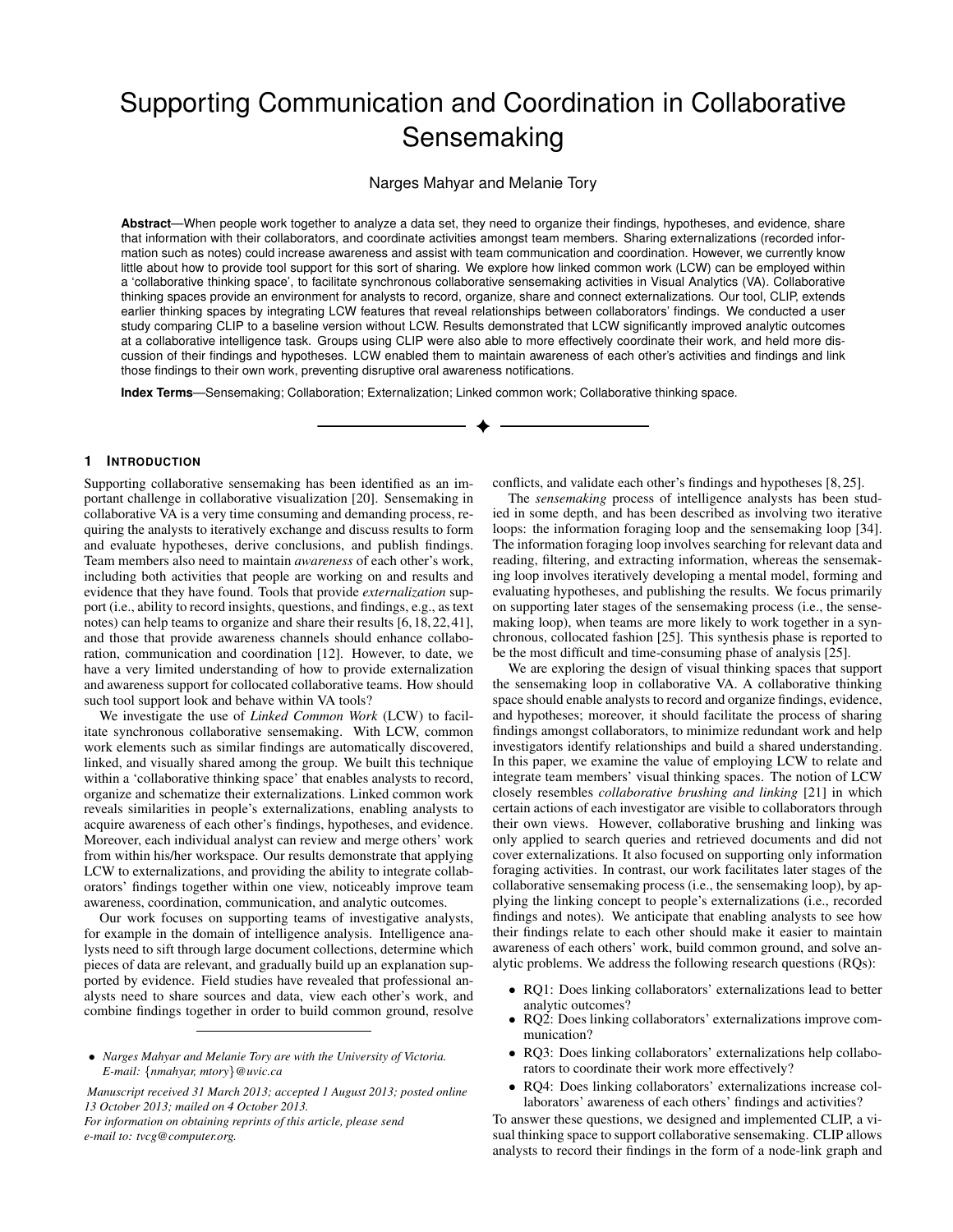timeline, add evidence to facilitate evidence marshaling, and add free form text to record hypotheses, questions, to-do-lists, etc. Most importantly, CLIP incorporates LCW to relate and integrate the findings of different collaborators. We assessed the value of LCW by comparing CLIP to a baseline tool (BT) without the LCW features. Results of our user study demonstrated that LCW led to more effective group coordination and communication as well as better analytic outcomes.

## **2 RELATED WORK**

The design of CLIP draws upon prior research on sensemaking and collaboration support. For individual work, many tools have been developed to support both phases of sensemaking (e.g., [\[4,](#page-9-10)[19,](#page-9-11)[42\]](#page-9-12)). However, in the context of collaborative sensemaking much less has been done. Most of the existing tools either focus on the information foraging loop [\[21\]](#page-9-9) or asynchronous collaboration [\[7,](#page-9-13) [41\]](#page-9-4).

In the remainder of this section, we summarize the existing guidelines on how to support collaborative sensemaking activities, and how those relate to CLIP's design and our experimental study. To gather these guidelines, we reviewed relevant field and observational studies to extract features that focused on the sensemaking loop.

## **2.1 Externalization, Schematizing, and History**

Mahyar et al. [\[27\]](#page-9-14) demonstrated the critical importance of externalization during collaborative analysis, and the lack of support for this process in many current visualization tools. Correspondingly, Kang and Stasko [\[25\]](#page-9-7) suggested that supporting history of previous discoveries and sanity checking could save time during report-writing. Their field observations showed that analysts spent substantial time returning to original sources to find the supporting references and rationale behind their statements. Vogt et al. [\[38\]](#page-9-15) and Pirolli and Card [\[34\]](#page-9-8) similarly pointed out the need to record findings, hypotheses and evidence. Several studies in the intelligence analysis domain signified the importance of schematizing results [\[8,](#page-9-6)[22,](#page-9-3)[24\]](#page-9-16); in other words, organizing results and other externalizations into a structured format. Various structured formats can be useful, including timelines, spreadsheets, lists, and networks [\[8,](#page-9-6) [22\]](#page-9-3). For instance Zhang [\[43\]](#page-9-17) discussed the nature of external representations in cognition and mentioned diagrams, graphs, and pictures as a few typical types of external representations. For meetings or tasks that require flexibility, such as brainstorming and collaborative design, freeform graphical input could be a better option to support flexibility [\[23,](#page-9-18) [32\]](#page-9-19). Other structures include casual loop diagrams, mind maps, diagrams, graphs, and pictures [\[23,](#page-9-18) [31,](#page-9-20) [32\]](#page-9-19). We expect schematizing to be even more critical for collaborative work, since the structure may also help with communication. CLIP therefore includes node-link graph and timeline schemas for representing findings. We anticipate that integrating collaborators' schematic views will help them to build common ground and relate findings.

## **2.2 Communication and Coordination**

Various studies have found that the closeness of groups' collaboration styles directly affected outcomes [\[5,](#page-9-21)[22,](#page-9-3)[25](#page-9-7)[,38\]](#page-9-15). Isenberg et al. [\[22\]](#page-9-3) and Vogt et al. [\[38\]](#page-9-15) found that teams who collaborated more closely were more successful, and Bradel et al. [\[5\]](#page-9-21) reported that members in more successful teams understood each other's work better. Groups should not always work in a closely coupled fashion, however. Kang and Stasko [\[25\]](#page-9-7) found that in a long term project, collaboration was loose during information collection but tight when synthesizing findings and writing a report. A good collaborative system, then, should encourage groups towards closer collaboration styles when there are relevant findings to be connected, but allow loose collaboration at other times.

One way to encourage closer collaboration is through awareness mechanisms that provide information to each investigator about their collaborators' activities and findings. Paul and Reddy [\[33\]](#page-9-22) suggested providing support for both action awareness and activity awareness, showing actions that led to a particular activity. Various techniques have been developed to help collaborators maintain awareness. For instance, Hugin [\[26\]](#page-9-23) provides awareness support in a mixed-presence setting through a layer-based GUI design. CoSpaces [\[28\]](#page-9-24) places each person's information in a separate view. Users must then compare and reconcile different views, a potentially cumbersome process. People may also miss relevant changes since they are often hidden from view. Nonetheless, Mahyar et al. [\[28\]](#page-9-24) reported that separate views were useful for exploring other people's work in a non-disruptive way.

In contrast, integrating everyone's information into one view could cause disruption to individual work as the view constantly updates. Brennan et al. [\[6\]](#page-9-1) implemented a visualization of externalizations and explored ways to merge collaborators' content. Similar to CLIP, Brennan et al.'s approach provides common ground to support collaboration. While CLIP does not address confidence ratings as explicitly as their system (though they could be added to notes), the simpler visual design of CLIP should make it easier to communicate: consistency in visual encoding should make it easy to understand other users' perspectives and LCW should make it easy to find commonalties. Similarly, CoMotion [\[9\]](#page-9-25) enabled analysts to share data views and notes. However, neither project evaluated whether the shared view was helpful in practice. Another related system is Cambiera [\[21\]](#page-9-9), which provided awareness cues about related searches conducted by a collaborator during information foraging. Isenberg et al. [\[22\]](#page-9-3) reported that these cues, which they termed *collaborative brushing and linking*, encouraged closer collaboration. We emphasize that Cambiera did not consider how linking could be applied to externalizations. Our work extends the linking idea to externalizations and support for the sensemaking loop. Note that we use the term 'linked common work' instead of 'collaborative brushing and linking' to generalize the linking idea to cases where there is no active 'brushing' action to initiate the link.

Which is more important, having everyone's work visible in a single shared space, or reducing disruption to individual work by keeping notifications and visual changes to a minimum? Our study addresses this question by comparing CLIP, which allows everything to be integrated within one view, to a baseline tool with a separate view approach.

It is also important to support task coordination. Mark and Kobsa [\[29\]](#page-9-26) identify coordination support as a challenge for designers and emphasize the need to choose appropriate visual representations to help teams during VA tasks.

## **2.3 Shared and Individual Workspaces**

The importance of providing both individual and group workspace is well known [\[15,](#page-9-27)[21,](#page-9-9)[22\]](#page-9-3). For example, Wallace et al. [\[39\]](#page-9-28) demonstrated that groups had better outcomes when they were able to share their results together. The need for shared and individual workspaces applies equally well to externalization spaces. Even though collocated teams often assign one note taker [\[27,](#page-9-14) [36,](#page-9-29) [38\]](#page-9-15), individuals still occasionally need to record private notes [\[27\]](#page-9-14). This suggests that it is important to provide both shared and individual notetaking spaces. Mahyar et al. [\[27\]](#page-9-14) revealed that taking notes on paper reduced the note taker's awareness of other activities, suggesting that notetaking tools should be integrated with the investigative application. However, a separated digital view can suffer from the same problem. For instance, in Bradel et al.'s [\[5\]](#page-9-21) study, only one user could take notes in the shared space; others had to work on separate views and this reduced awareness. Kang and Stasko [\[25\]](#page-9-7) recommended "*promoting individual workspaces as well as...the ability to share sources and data, view and comment on others' work, and merge individual work together.*" Brennan et al. [\[6\]](#page-9-1) similarly suggested providing individual perspectives on a shared space. McGrath et al. [\[30\]](#page-9-30) introduced Branch-Explore-Merge, a structure for transitioning between individual and group workspaces. We note that their concept was applied to direct views of data, not within a collaborative thinking space. With CLIP, we address the need for individual workspace plus awareness of others' work by providing each user with flexible control over how much of the collaborators' information is shown in their view.

## **2.4 Studies of Collaborative Thinking Spaces**

Most similar to our work are studies of collaborative visual analytics work involving thinking spaces, particularly studies that explore how to integrate or provide access to different users' views. What level of integration is appropriate for different kinds of shared information?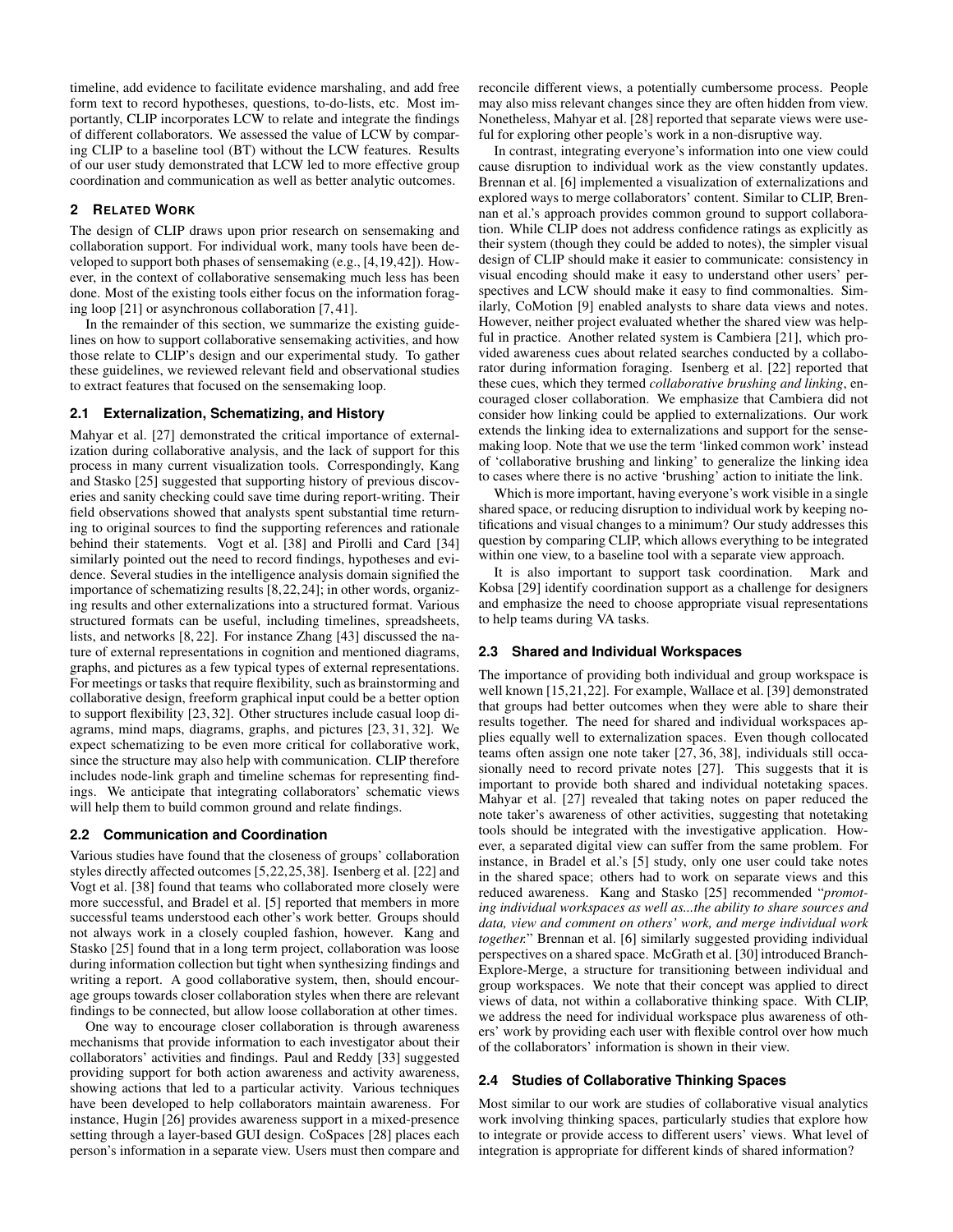Chen et al. [\[7\]](#page-9-13) built a tool that enabled asynchronous collaborators to record and share insights, and demonstrated that people could learn from others' past insights. Similarly, Willett et al. [\[41\]](#page-9-4) demonstrated that asynchronous collaborators benefited from the ability to classify their text comments using tags and from the ability to link comments and views; however, in their system, users had to create links manually. Neither of these studies examined the value of automatically linking common work, nor did they look at synchronous collaboration.

For synchronous collaboration, most evidence suggests that highly integrated views should be a good approach. Balakrishnan et al. found that a shared view of a network diagram supported better performance at a collaborative intelligence task than separated views [\[2\]](#page-9-31). We note, however, that their network diagram was a simple social network rather than a dynamic thinking space for recording and organizing externalizations. We are motivated by their later study [\[3\]](#page-9-32), where they suggested that it might help to additionally visualize partners' activities and externalizations. Bradel et al. [\[5\]](#page-9-21) used Jigsaw's tablet view to allow analysts to record their findings in the form of notes, graphs, and timelines. They found that Jigsaw's tablet view was inadequate for collocated collaboration, because participants wanted to use it as a shared note space, but it accepted only one person's input at a time. Their study did not examine separate linked views of the thinking space, but they suggested that it may be a good idea.

## **3 LINKED COMMON WORK (LCW)**

The LCW technique employed in CLIP reveals similarities between collaborators' findings by discovering, linking, and visually representing the common work. This approach is based on research in social interaction such as Clark and Brennan's [\[10\]](#page-9-33), that showed the importance of a shared understanding for effective collaboration. Subtle visual cues enable analysts to gain awareness of each other's findings, hypotheses, and evidence with minimal disruption [\[16,](#page-9-34) [21\]](#page-9-9). This is what we called *partial merging*. Then, if an analyst wants to more closely monitor others' work the *full merging* option is available to integrate others' findings directly into his/her workspace. Partial and full merging are described in detail below. When views are fully merged, the layout computation only updates positions of common nodes (those in common between the user's graph and their collaborator's). Common nodes are overlaid and their edge shapes are recomputed as necessary. All remaining nodes (i.e. uncommon nodes) are placed where they originally were, and the user can move them if necessary. We avoid making automatic changes in the layout of the local graph in order to preserve the user's mental map of nodes and relationships.

As a proof of concept, we used Jigsaw to extract evidence items and lists of entities (People, Locations, Organizations, Chemicals, Events, etc.) from the document corpus to ensure perfect matching between participants' externalizations. There are many ways to improve both the visual representation and the merging algorithm used for LCW. For example, there are algorithms to merge entities that are named differently but semantically related (e.g., lexicon chains to find synonyms and related words). However, the main goal at this stage of our work was to demonstrate value of LCW. In future work we discuss how to improve and extend the LCW technique.

#### **4 SYSTEM DESIGN**

CLIP, our Java-based prototype, was designed to facilitate collaborative analysis by providing a space for teams to record and share hypotheses, conjectures, and evidence. CLIP's design (Figure [1\)](#page-3-0) takes into account the design guidelines outlined earlier. For example, CLIP enables analysts to record externalizations in structured formats (graph, timeline, and notes), addressing the need for externalization and schematizing. CLIP also enables analysts to work individually but merge their findings, supporting the principle of shared and individual workspaces. CLIP facilitates validation of results by enabling people to add evidence to each finding and by visually representing evidence both around the nodes as well as in the evidence cloud. Most importantly, we implemented LCW to enhance awareness by revealing relationships between collaborators' externalizations. Collectively, these

features help analysts to see who did what and follow the trail of how other analysts came to a particular conclusion. To facilitate same-time collaboration, CLIP supports awareness through user-controlled sharing of work amongst team members, with colour coding to indicate who did what. The specific scenario for which we designed CLIP is to support team-based analysis of a document collection for solving a mystery task. However, we envision that the design ideas in CLIP could be applied to other analysis scenarios. Rather than directly visualizing the document collection, CLIP visualizes and links the team members' externalizations relevant to their analysis. Interesting entities (e.g., people, locations, or events described in the documents) can be externalized as nodes, and relationships between events as links. Each recorded entity can be optionally linked to free form text notes and to a timeline. In our study, participants took the role of intelligence analysts solving a mystery task from the VAST 2006 challenge. In the following sections, we begin with a scenario related to our study task, illustrating CLIP's use. This is followed by a description of CLIP's features related to externalization and awareness support.

#### **4.1 Scenario**

Laura, Alex and Mary are reviewing a set of documents to solve a mystery task. Laura has been focusing on a suspicious event at the 'Silo'. From the article she finds that 'George Prado' is up to some illegal activity, maybe running a meth lab. She suspects 'George Prado' is the key person, so she records him as the main suspect and creates a node with his name. In addition, she creates a note containing her hypothesis that "*George is probably running a meth lab*". This could also bring George Prado to her collaborators' attention. Then she starts gathering evidence to support or refute her hypothesis about him. Later, she finds an interesting article about the 'Silo' and she creates a node for 'Silo'. As soon as the node is created, the visual glyphs on the node inform her that that Mary has also been investigating the 'Silo' event and has recorded information about it. From there, Laura gets interested to see what else Mary has found so far. She opts to merge Mary's entire graph into her own view. She discovers that Mary has found interesting relationships involving the 'Silo' event. Tracing Mary's work, she finds out that both Alex and Mary have collected substantial evidence of the terrorist group's links to George Prado.

Laura decides to also view Alex's full work by merging it with her own. Looking at notes made by Alex, she realizes that 'George Prado' is up to something bigger than running a meth lab. She opens a discussion about 'George Prado' running the 'FFE farm' and from there, they connect the facts and validate their hypotheses. At the same time, Mary records a new finding that shows George's brother is a security guard at the 'Annex', a chemicals warehouse. As soon as Laura and Alex see this new finding in their own views, they start talking to Mary and sharing all their findings so far; in this discussion they realize that the Prado family are probably supplying chemicals to the terrorists.

#### **4.2 Externalization**

The importance and benefits of recording externalizations (notes, findings, etc.) have been emphasized by many researchers (e.g., [\[14,](#page-9-35) [22,](#page-9-3) [27\]](#page-9-14)). CLIP provides space for recording and visually representing important entities and relationships, the time order of events, and free form text notes. Each recorded entity takes the form of a node in a node-link graph (Figur[e1A](#page-3-0)). Each item is indicated by a unique colour corresponding to the owner. Initially, each user logs into their instance of CLIP by selecting a username and a colour. Evidence can be attached to each node. According to previous research [\[25\]](#page-9-7), returning to original sources and checking the references can be very tedious and time consuming. Attaching evidence to nodes in CLIP helps analysts easily return to original sources to verify accuracy of reported findings. Each node represents an entity and has six main attributes: text, type, note, image, date, and evidence list. Only the text and evidence list (at least one evidence document) are required for node creation; other node attributes are optional and can be updated any time.

To add a new node to the graph, a user enters information in a popup dialog (Figure [2\)](#page-3-1). Each list in the dialog is pre-populated by the values that were extracted from the document corpus. To enter values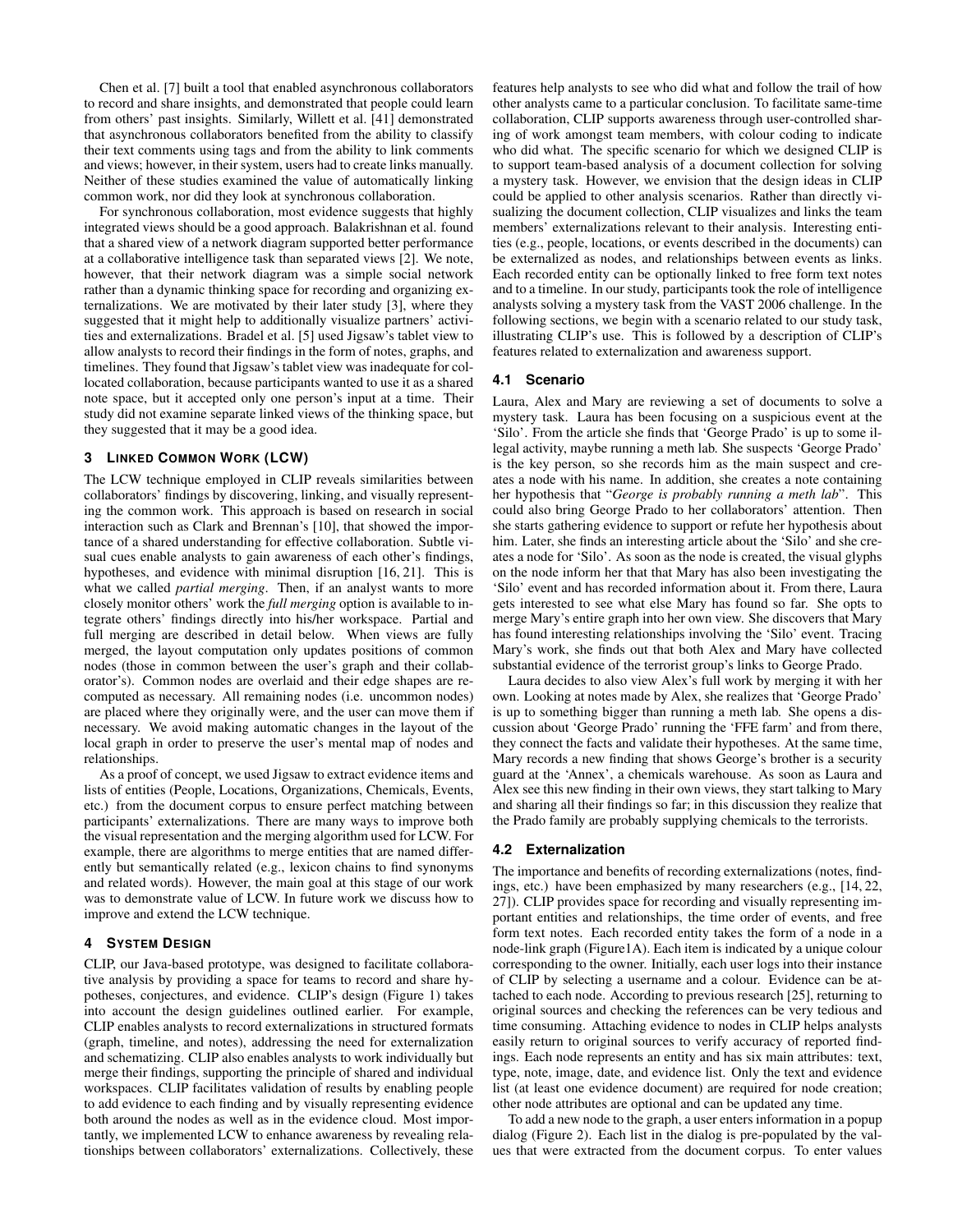<span id="page-3-0"></span>

Fig. 1: Screenshot of CLIP. A) Graph pane, to create a network diagram of people, locations, and events, B) Timeline, to see the timeline of events, C) List of notes, easy review of all notes in one location, D) Tabs, to see collaborators' views, E) Merge option, to choose a collaborator's work to be merged with your own, F) Evidence cloud, to see the list of evidence and their frequencies, G, H) Filtering and sorting options.

that do not belong to any of these categories, there is a text box labeled "Other". To assist users with data entry and improve the discovery of common work, we implemented an auto-fill feature for this text box that provides suggestions (name values such as chemicals, events, etc.). A date stamp (null by default) can be attached to the node (Figure [2B](#page-3-1)). Any node with a non-null date stamp will automatically appear on the timeline. A date stamp can be attached to any node type (i.e. Person, Location, Organization, or Other). The rationale behind this design was to enable users to associate entities of all types with time if needed. Interestingly, in our study we observed that many participants associated people and location names with dates, perhaps as a shorthand way to represent an event. To attach evidence to a node, a user can select documents from the evidence list (Figure [2C](#page-3-1)). The current design permits attaching up to twelve documents to a node as evidence. The dialog also contains a text area for recording a note (Figure [2D](#page-3-1)). Note content type (Hypothesis/Question/Finding/Other) and scope (Public/ Private) can be set as well. To assist a user to easily identify private versus public notes, a lock icon appears on the private notes. Finally, an image can be attached to a new node (Figure [2E](#page-3-1)).

<span id="page-3-1"></span>

Fig. 2: Dialog for creating a new node. A) Select node's text, B) Add date, C) Add evidence, D) Free form note, E) Add image.

Each graph node has a toggle button  $(+ or -)$  that controls the visibility of the node's children (if any). Collapsing a node collapses all the branches that stem from the node. This feature makes it possible

to collapse/ expand the graph from any given node, improving scalability. Users can filter nodes based on type (Figure [1G](#page-3-0)). This enables them to hide parts of graph if required (improving the scalability) or quickly locate nodes of specific types.

Links represent relationships between captured entities. Each link has three main attributes: text, note and evidence list. These attributes mirror those of the nodes. Unlike a node's evidence list, a link's evidence list can be null. Figure [3](#page-3-2) shows a node's design. Node text is placed in the middle of the circle. A yellow note icon above the text indicates that a note is attached to the node (Figure [3A](#page-3-2)). If the evidence list is not empty, there are segments drawn on the outside of the node circle, one for each evidence document attached to the node. These visual cues provide a quick overview of each node. Segments in a collaborator's colour (Figure [3B](#page-3-2) and [3C](#page-3-2)) represent evidence found by a collaborator, one of the ways we reveal LCW. By default, all notes are

<span id="page-3-2"></span>

Fig. 3: Node details. A) View of a node before a collaborator creates the same node and B) after a collaborator creates the same node. Visual cues (colour coded segments) indicate it is a common node and reveal the common and different evidence. C) Enlarged node to see the details. Enlarging a node also highlights related items in other views, such as notes in the note list, timeline items, and evidence.

placed in the note panel (Figur[e1C](#page-3-0)). Each note can be closed by the user later. When closed, the yellow note icon (inside the related graph node) changes to red as a visual indication. Users can sort and filter notes by note type, time, and owner (Figure [1H](#page-3-0)). When a node with a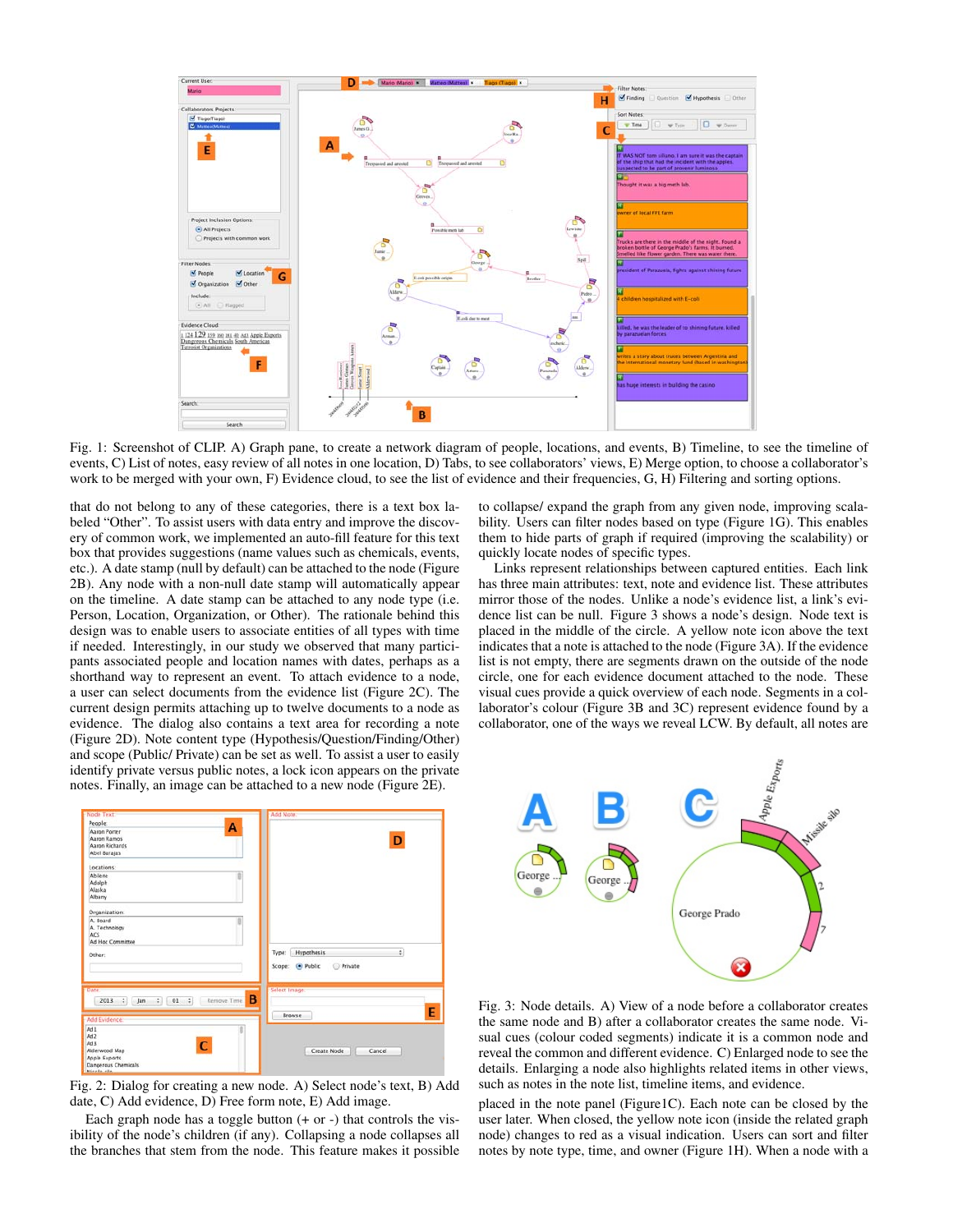Date-stamp attribute is created, the system automatically places a box with the node's text on the timeline (Figur[e1B](#page-3-0)). Items on the timeline are ordered chronologically from left to right and items with similar date stamps are grouped.

The evidence cloud (Figure [1F](#page-3-0)) is a tag cloud of the documents attached to nodes as evidence. Font size indicates the frequency of attachment as evidence. Content of this view is based on information included in the workspace. If a user includes all collaborators' graphs, the evidence cloud includes all evidence items across the group. This view identifies documents that have been noted as relevant and reveals document importance based on frequency.

The implementation of CLIP supports full coordination of all views. When a node is enlarged to view details, the corresponding note and/ or timeline item (if present) are highlighted by fading out other items, enabling the user to quickly identify related items. Similarly, selecting a note or timeline item highlights corresponding items in other views. Clicking on a document name in the evidence cloud highlights nodes that contain the selected document as attached evidence.

## <span id="page-4-1"></span>**4.3 Awareness Support**

To support awareness of collaborators' activities, instances of CLIP that are running on different machines communicate in real-time to share information. Distinctive colours are used to distinguish work by different people, similar to Cambiera [\[21\]](#page-9-9).

*Partial merging:* If another user has a node with the same name, then the local node is changed to notify the user that there is similar work. To keep changes in the local node subtle and yet noticeable, the only visual alteration is in the evidence list decorated around the node (colour coded segments). Evidence lists of the local node and the collaborator's node are combined, and repeating evidence segments are stacked up. Figure [3](#page-3-2) shows a node 'George Prado' before and after a collaborator adds evidence. The colour of the local node is green and the colour of the collaborator is pink. Figure [3A](#page-3-2) shows the node before partial merging. Figure [3B](#page-3-2) depicts the same node after partial merging. In this case, the collaborators have two evidence items in common and other evidence items identified by only one person or the other. In addition to these visual cues, CLIP automatically combines all the collaborators' notes related to the node (ordered chronologically by default). By right clicking on a node, users can enlarge it (Figure [3C](#page-3-2)) to reveal more detail. Enlarging a node automatically highlights all related items (i.e., timeline items, notes, and evidence).

*Tabs:* Each tab in CLIP (Figur[e1D](#page-3-0)) encompasses a view of the analysis work in progress in another copy of CLIP. Tabs are labeled with the collaborator's colour and username to enable fast recognition of who owns the work. Tabs show a node-link layout that is identical to the node-link layout created by the owner of that information.

*Full merging:* Figure [1](#page-3-0) depicts an example of a fully merged view. The merged design enables the viewer to easily gain an understanding of how their collaborators' work relates to their own (e.g., what entities their collaborators are interested in and why, and what evidence they have found). Figure [1E](#page-3-0) is a list of collaborators' names that can be used to decide whose work to merge with your own. Checking the box next to a collaborator's name merges all of the collaborator's work into the local view. CLIP re-computes the graph layout and unites nodes with the same name. The primary user's layout is maintained as much as possible in order to preserve their mental map.

#### **5 USER STUDY**

We conducted a user study to gain a better understanding of LCW's effects on collaborative sensemaking. We employed a between-subjects experimental design to compare CLIP to a baseline tool (BT) with the LCW features removed.

## **5.1 Participants**

We recruited 48 participants (16 groups of three, 8 groups / condition), who were graduate and senior undergraduate students from varied disciplines. To simulate work situations and create a comfortable environment, group members were required to know each other and have previous joint teamwork experience in a school or work project.

To mitigate the impact of using students, we targeted participants who had some experience with data analysis. Participants' age ranged from 20-60 (Avg=28). There were 37 grad students and 28 males out of 48. We assigned groups randomly to each condition. Participants were compensated with \$20 each. To encourage active participation, we provided a small financial reward for the team with the highest score.

### **5.2 Dataset and Scenario**

We employed the "Stegosaurus" dataset from the VAST 2006 challenge [\[40\]](#page-9-36). This synthetic dataset contains approximately 240 documents, mostly news articles plus a few maps and supporting pieces of information. The documents describe approximately 3000 entities. The scenario involves finding a hidden chemical weapon production. We chose Stegosaurus because it is a standard task to evaluate visual analytics tools, and has been used in other studies [\[1,](#page-9-37) [22,](#page-9-3) [35\]](#page-9-38). We were also careful to select a task that represents a real life scenario but can be solved by non-experts. The dataset contains a scenario that reveals the first clue. From there, analysts are challenged to work through the dataset and iteratively search and filter to find the ten most relevant documents. Similar to real life scenarios, there are distractors that could point analysts in the wrong direction. While dataset authors estimated that the plot could be solved in about 2-6 hours with standard tools [\[40\]](#page-9-36), we ended all of our sessions at 90 minutes as in [\[22\]](#page-9-3).

#### **5.3 Apparatus**

Our experimental setup included two iMacs and one 17" MacBook Pro, arranged as shown in Figure [4.](#page-4-0) Participants were collocated and therefore could speak to each other and look at each other's screen if they wished. The physical arrangement was determined through pilot studies where we experimented with several different options to find an arrangement that was comfortable for participants. First we tried arranging the group members within a U-shaped table, so they could easily look at each other's screens; however we noticed that they did not have much discussion. Then we arranged them around a table with three laptops to simulate most current work practices, but we received many complaints about the small display size. This led us to the final larger-screen setup. We expected participants to complain about the screens blocking their views in this configuration, but they reported that it was very practical. We compared CLIP against a Baseline tool (BT). All participants in a group used the same version, either CLIP or BT. BT was identical to CLIP, except that we removed the LCW features (i.e., partial and full merging, as defined in section [4.3\)](#page-4-1). We emphasize that BT still contained some awareness features; specifically, collaborators could still examine each other's work through tabs. We kept the tabs because they are similar to what many systems provide currently; for instance, Jigsaw's Tablet view [\[13\]](#page-9-39) allows analysts to take notes in schematic form but offers no collaborative options to share between concurrent users. This approach also allowed us to specifically investigate the effects of the LCW technique.

<span id="page-4-0"></span>

Fig. 4: User study setup and physical arrangement.

# **5.4 Procedure**

We assigned groups to conditions at random. The procedure for both versions was the same. We began with a tutorial on the system's features (15 minutes for BT, 20 minutes for CLIP). We asked participants to try out the system's features with a different sample data set. An observer was present to answer their questions and help them to experiment with all the features. Then, participants received background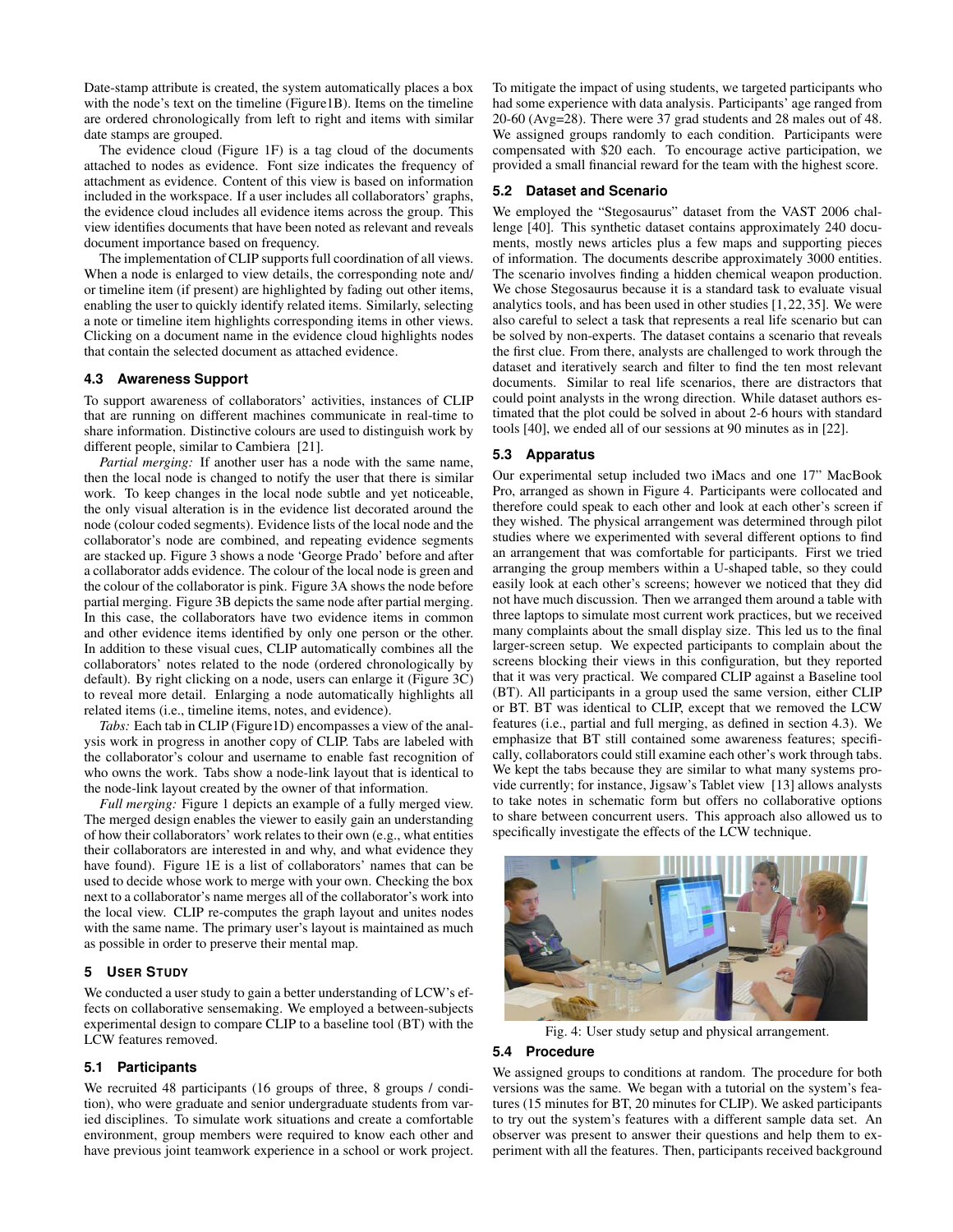information about the task and started by reading the scenario, which provided the first clue. Documents were all digital, and all participants had access to all documents. Participants used Mac's Spotlight to search the text corpus. To search within a document, they used Microsoft Word's search functionality. They recorded their results into CLIP or BT. We ended the study whenever the teams were confident and ready to present their results, or at 90 minutes, whichever came first. Then we asked groups to write a report of their findings and hypotheses. Following the task, we conducted an open-ended interview with each group to discuss the system's features, their challenges, and suggestions to improve the system.

### **5.5 Measures and Hypotheses**

In this section we summarize measures and hypotheses related to each of our research questions. We gathered data from five different sources: videos, interaction logs, the final written report submitted by each group, screen shots of visual elements created in CLIP or BT, and notes taken by the observer. All the sessions, including debriefing and interview, were audio and video-recorded. In total, we gathered 96 hours of video that includes the 16 groups' analysis and follow-up interviews. We used Transana [\[11\]](#page-9-40) to analyze the videos and measure the total conversation time for each group.

## 5.5.1 Performance

To measure performance (RQ1), we analyzed groups' written reports. Using the same scoring scheme as Isenberg et al. [\[22\]](#page-9-3), groups received positive points for facts they had connected (maximum of 11) and negative points for wrong hypotheses. 11 was the maximum possible score (i.e., all the facts were successfully discovered and connected) and a negative score means that the group uncovered few facts and produced incorrect hypotheses. In addition, and similar to [\[22\]](#page-9-3), we also counted the number of discovered relevant documents as an indicator of performance. Successful completion of the task was partly related to participants' ability to find the 10 most relevant documents in the corpus and connect the facts within them. We analyzed the screen shots and logs to obtain the number of relevant documents discovered by each group. We hypothesized that CLIP groups would have better results on performance measures, as follows:

• H1: CLIP groups will have higher task scores and find a greater number of relevant documents than BT groups.

#### 5.5.2 Communication, Coordination, and Awareness

We transcribed all the conversations to quantitatively measure communication effectiveness (RQ2), coordination (RQ3), and awareness (RQ4). Using an iteratively built coding scheme, we categorized each instance of conversation. We define an instance of conversation as one or more consecutive statements by a single individual. We chose to code instances of conversation because other possible units, such as sentences, are difficult to clearly delineate in oral conversation. The coding scheme was comprised of seven different categories (DH, RV, CO, SA, VF, QF, and RU). Table [1](#page-6-0) depicts each code, along with its definition and example. Conversations were coded as DH whenever group members were engaged in a discussion trying to connect the facts and generate hypotheses. This was different from VF (verbalizing findings) when they were not actually connecting facts, they were only stating findings that they found interesting. This usually involved reading parts of a document out loud or reporting a summary of a finding. Referring to the visualization tool (RV) represented instances where participants orally referenced visualization elements such as nodes or notes. The seventh code, RU (Relevant but otherwise uncategorized), was used for any instance of conversation that was related to the case but did not fit within any of the former six codes. Sometimes a single instance reflected more than one code. For example, there were instances when participants were referring to the visualization and then they started to have a discussion about their findings and tried to connect them together. We coded these instances as both RV and DH. Other instances of double coding included RV and CO. Therefore, counts of the codes are not mutually exclusive. Over 2800

instances of conversation were coded using the scheme. We did not code conversations between group members and the experimenter.

Two independent coders coded the conversation data. We assigned groups randomly to each coder. Each coded 10 groups (5 CLIP and 5 BT groups), with 4 overlapping ones. Inter-coder reliability was 0.91, calculated using Krippendorff's alpha.

Research [\[2\]](#page-9-31) has shown that fully sharing the work across the group can trigger discussions that are focused on solving the problem. Referring to the visualization also can enhance communication [\[17\]](#page-9-41). Because LCW should enable collaborators to more easily integrate their findings and discuss a shared view of their externalizations, we expected that CLIP groups would discuss more facts and hypotheses (DH) and refer to the visualization more often (RV):

• H2: CLIP groups will have more instances of DH and RV than BT groups.

We coded coordination (CO) utterances as those where collaborators tried to coordinate the group activities by dividing the task, documents, the search (e.g.,"*You search for flowers and I will search for apples*"), etc. According to prior research [\[12\]](#page-9-5), we expected CLIP groups to better coordinate their work. We argue that if the tool supports better awareness, collaborators will be able to coordinate their actions at a much lower level of granularity. That is, instead of simply doing a high-level division of work at the beginning and then sharing findings at the end, collaborators will be able to continually adjust their task division as the work progresses. Therefore, we expected to see more CO instances with CLIP than with baseline:

• H3: CLIP groups will have more instances of CO than BT groups (because they will coordinate at a lower level of granularity).

In order to measure awareness, we coded conversations that were basically for seeking or sharing awareness about each other's activities and findings. For example, questions such as "*Are you guys going forward?*" or "*What have you found so far?*" were coded as seeking awareness (SA). Questions about another group member's finding(s) were coded as (QF), and verbalizing one's own findings as a way of sharing was coded as (VF). The rational behind this coding was that we noticed baseline groups spent more time interrupting other members to ask questions about findings or activities, and more time announcing their findings out loud. These questions and verbalizations could be easily eliminated if they could see each others' findings at a glance (the way they could see everyone's results in a merged view in CLIP).

• H4: CLIP groups will have fewer instances of SA, VF, and QF than BT groups (because they will be less reliant on the verbal channel for awareness).

To further explore awareness, we analyzed responses to the interview question about the extent to which participants were aware of each others' work. We also considered checkpoints, when in the middle of the session we stopped them and asked each individual to explain their findings and hypotheses. Then we asked them whether findings of one group member were surprising to others.

#### **6 RESULTS**

In this section, we present both quantitative and qualitative findings of the study including the usage statistics of CLIP's main features.

#### **6.1 Quantitative Findings**

Table [2](#page-6-1) presents scores achieved by CLIP and baseline groups, as well as results of the communication analysis. It reports the number of instances of discussion of hypotheses (DH), referring to the visualization (RV), coordination (CO), seeking awareness (SA), verbalizing findings (VF) and asking questions about another group member's findings (QF).

## 6.1.1 Task Performance

CLIP groups achieved considerably higher scores than baseline groups, strongly supporting H1. As shown in Table [2,](#page-6-1) scores of CLIP groups ranged from 5 to 11 (Avg=8.25, SD=2), whereas baseline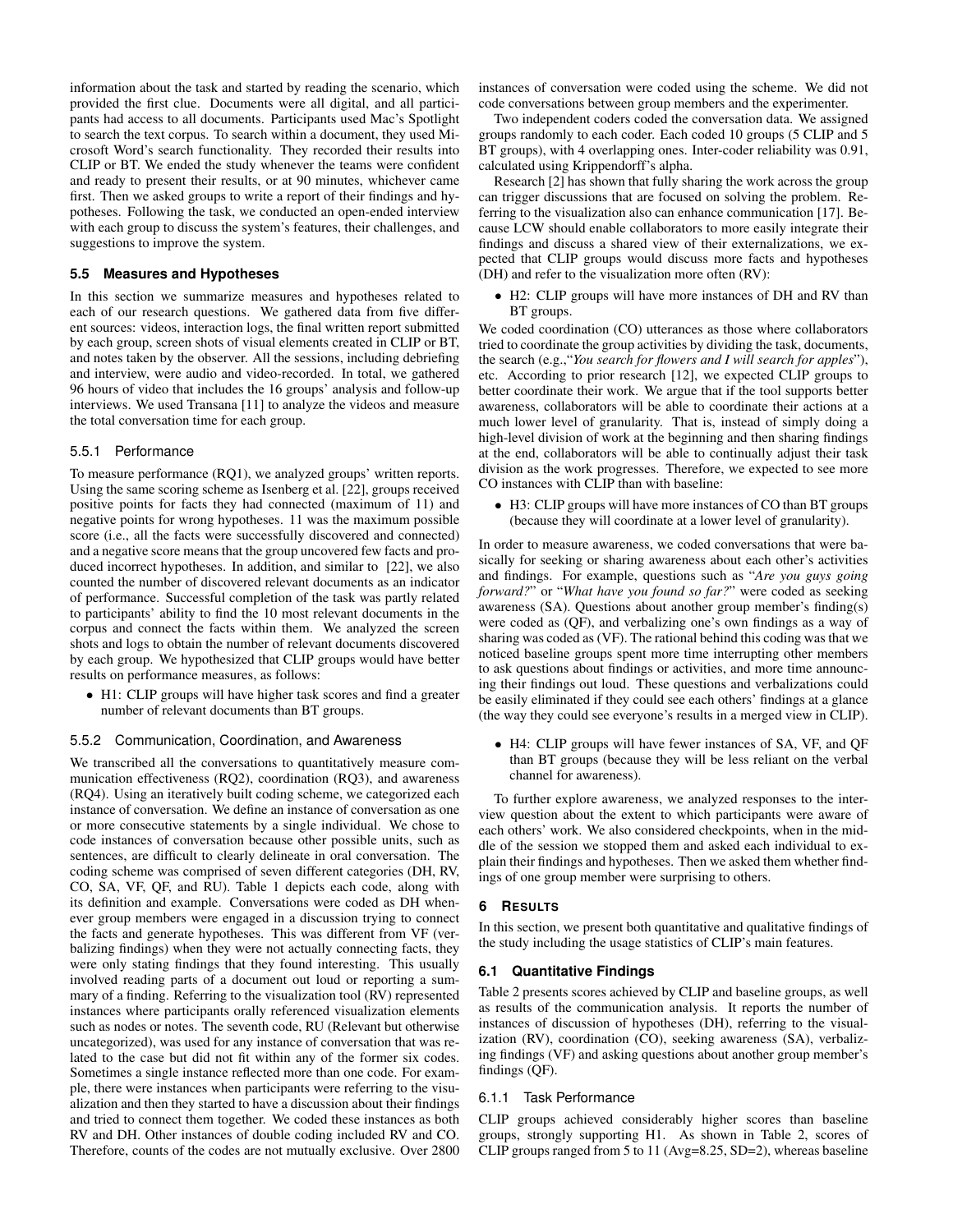<span id="page-6-0"></span>

| Code      | <b>Description</b>                               | <b>Example</b>                                                              |
|-----------|--------------------------------------------------|-----------------------------------------------------------------------------|
| DH        | Having discussion or generating hypotheses       | "US government is supplying the rebels with Lewisite."                      |
| RV        | Referring to the visualization tool              | "Link that with your apples. I will make a new node, linking Parazuelan."   |
| CO        | Coordinating the group                           | "Let's divide the work now, I will search for apples you look for flowers." |
| <b>SA</b> | Seeking awareness                                | "What do you guys got?"                                                     |
| VF        | Verbalizing findings                             | "Former farm worker Francisco Dorado formed Shining Future in 1988."        |
| QF        | Questions about findings of another group member | "What did you find about apple bursting?"                                   |
| <b>RU</b> | Relevant but otherwise uncategorized             | "Oh okay found that article."                                               |

Table 1: Communication coding scheme.

groups were from -2 to 7 (Avg=2.75, SD=2.8). The maximum possible score was 11. A two-tailed t test showed a statistically significant difference between the average performance of CLIP and BT groups  $(p < 0.001)$ . With the exception of group 3, all CLIP groups achieved 7 or higher. We believe the subpar performance of group 3 resulted from their strategy: they spent considerable time organizing the data chronologically before engaging in analysis.

With only one exception (G3, found 9 out of 10) all CLIP groups successfully found the 10 most relevant documents. On the other hand, only two baseline groups were able to find all of the relevant documents (G9 and G16). Even the top three ranked BT groups (9, 13 and 16) who found 10, 9 and 10 relevant documents respectively were not able to connect all the facts. A two-tailed t test showed a statistically significant difference  $(p < 0.001)$  between the average number of relevant documents found by CLIP (Avg=9.9, SD=0.4) and BT groups (Avg=6, SD=3). Task time was not an important factor. We found no correlation between scores and time ( $r^2 = 0.028$ ), and no difference in average time between the conditions (CLIP Avg= 87.6 min, SD=88, BT Avg=86.8 min, SD=87), probably because the task was quite long and most groups used up nearly all the available time.

<span id="page-6-1"></span>

| <b>Tool</b> | Group          | <b>Score</b>   | DH  | RV  | $\bf CO$ | <b>SA</b>      | VF           | QF             |
|-------------|----------------|----------------|-----|-----|----------|----------------|--------------|----------------|
|             | 12             | 11             | 185 | 178 | 57       | $\overline{0}$ | 15           | 5              |
|             | 5              | 10             | 127 | 76  | 15       | $\overline{0}$ | 10           | 7              |
|             | 8              | 10             | 124 | 26  | 23       | 1              | $\mathbf{1}$ | 6              |
| E           | 6              | 8              | 131 | 37  | 16       | 2              | 11           | 6              |
|             | 15             | 8              | 123 | 15  | 10       | 4              | 4            | 3              |
|             | $\mathbf{1}$   | 7              | 116 | 20  | 10       | 2              | 2            | 5              |
|             | 11             | 7              | 102 | 20  | 20       | 1              | 6            | $\overline{4}$ |
|             | 3              | 5              | 88  | 65  | 11       | 1              | 7            | 2              |
| Avg         |                | 8              | 116 | 30  | 15       | 2              | 5            | 4              |
|             | 9              | 7              | 116 | 17  | 10       | 9              | 38           | 27             |
|             | 13             | 6              | 19  | 5   | 5        | 8              | 19           | 9              |
|             | 16             | 5              | 114 | 6   | 14       | 7              | 10           | 5              |
| Baseline    | 10             | 2              | 23  | 5   | 8        | 7              | 18           | 13             |
|             | $\overline{4}$ | 2              | 20  | 5   | 9        | 11             | 21           | 15             |
|             | 14             | 2              | 13  | 8   | 6        | 9              | 14           | 16             |
|             | 2              | $\overline{0}$ | 11  | 4   | 5        | 4              | 5            | $\overline{c}$ |
|             | 7              | $-2$           | 25  | 9   | 4        | 1              | 3            | 5              |
| Avg         |                | 3              | 43  | 7   | 8        | 7              | 16           | 12             |

Table 2: Comparison of performance, communication and coordination of CLIP versus Baseline groups.

## 6.1.2 Communication

H2 predicted that CLIP would foster discussion of facts and hypotheses (more DH). Our results strongly support this hypothesis (see Table [2\)](#page-6-1). A two-tailed t test showed a significant difference in the number of DH utterances between CLIP and BT groups (CLIP Avg=116, SD= 28, BT Avg=43, SD=45,  $p \le 0.001$ ). Although there was no significant difference in the overall talking time between conditions, the difference in DH means that CLIP groups had significantly more discussions about hypotheses and connections between facts.

H2 also predicted that CLIP groups would refer to the visualization more often, and our results also confirmed this prediction. CLIP groups extensively referred to the visualization tool (RV), significantly more often than BT groups (CLIP Avg=30, SD=55, BT Avg= 7, SD=4,  $p$  <0.001). We also observed that there was more discussion triggered by the system in CLIP groups. This was mostly when participants realized their teammate had done some related work. CLIP groups also had fewer awareness seeking conversations (see section [6.1.4\)](#page-6-2).

#### 6.1.3 Coordination

H3 predicted more instances of CO in CLIP groups than in BT groups (reflecting more detailed task division). We found a significant difference in the number of CO instances (CLIP Avg=15, SD=16, BT Avg= 8,  $SD=3$ ,  $p < 0.01$ ). In relation to this, we also noticed many instances where CLIP groups coordinated their work via the tool. To further analyze the effect of the visualization tool on coordination, we looked into RV examples that were double coded with CO. For instance, we coded this as RV and CO: "*Link my node with your apples and I will make a new node to link Parazuela*". This is an example of coordination where collaborators deliberately connected their results through the tool in order to solve the problem. We observed and recorded many of these instances for CLIP groups.

### <span id="page-6-2"></span>6.1.4 Awareness

H4 predicted that using LCW would help collaborators to maintain awareness of each other's work with less reliance on verbal communication. Conversation analysis strongly supported this hypothesis. CLIP groups had significantly fewer awareness seeking utterances (SA) (CLIP Avg=2, SD=1, BT Avg=7, SD=3, *p* <0.001). CLIP groups reported that it was much easier to figure out who was doing what by looking at the merged view. CLIP groups also verbalized their findings significantly less than BT groups (CLIP Avg=5, SD= 5, BT Avg=16, SD=11,  $p$  <0.04). There was a marginally significant difference in the number of QF (CLIP Avg=4, SD=2, BT Avg=12, SD=8, *p* <0.06).

#### **6.2 Qualitative Findings and Usage Statistics**

Three primary awareness channels were available to participants: oral communication, LCW (CLIP only), and tabs. To complement and elaborate on our quantitative conversation analysis, in the following sections we report qualitative observations and the results of our posttask interviews for each awareness channel. In the interviews, all CLIP users reported being aware of their collaborators' work most of the time. They all attributed this to use of LCW features, especially full merging. They found partial merging cues to be an interesting notification of common work that helped them to understand who else had related results and evidence. However, all of the CLIP participants attributed their awareness to full merging. Two CLIP groups (G6, G1) indicated that showing collaborators' notes was another important feature that helped them to maintain awareness of each others' work. In contrast, many baseline groups mentioned that they were not aware of each others' work. Five out of eight groups reported oral communication as their main awareness mechanism. The rest reported that their awareness channels were oral communication as well as using tabs. These results are consistent with our RV, SA and QF findings. Table 3 shows the usage statistics of CLIP's main features other than LCW.

| Tool  | Node  | <b>Note</b> | Link             | <b>Timeline</b> | Tab    | E. Cloud |
|-------|-------|-------------|------------------|-----------------|--------|----------|
| CLIP. | 20(6) | 22(6)       | 12(5)            | 10(3)           | 52(50) | 15(5)    |
| BТ    | 10(7) | 14(8)       | 7 <sub>(8)</sub> | 6(4)            | 71(40) | 11(12)   |

Table 3: Usage statistics for CLIP and Baseline (AVG (SD)).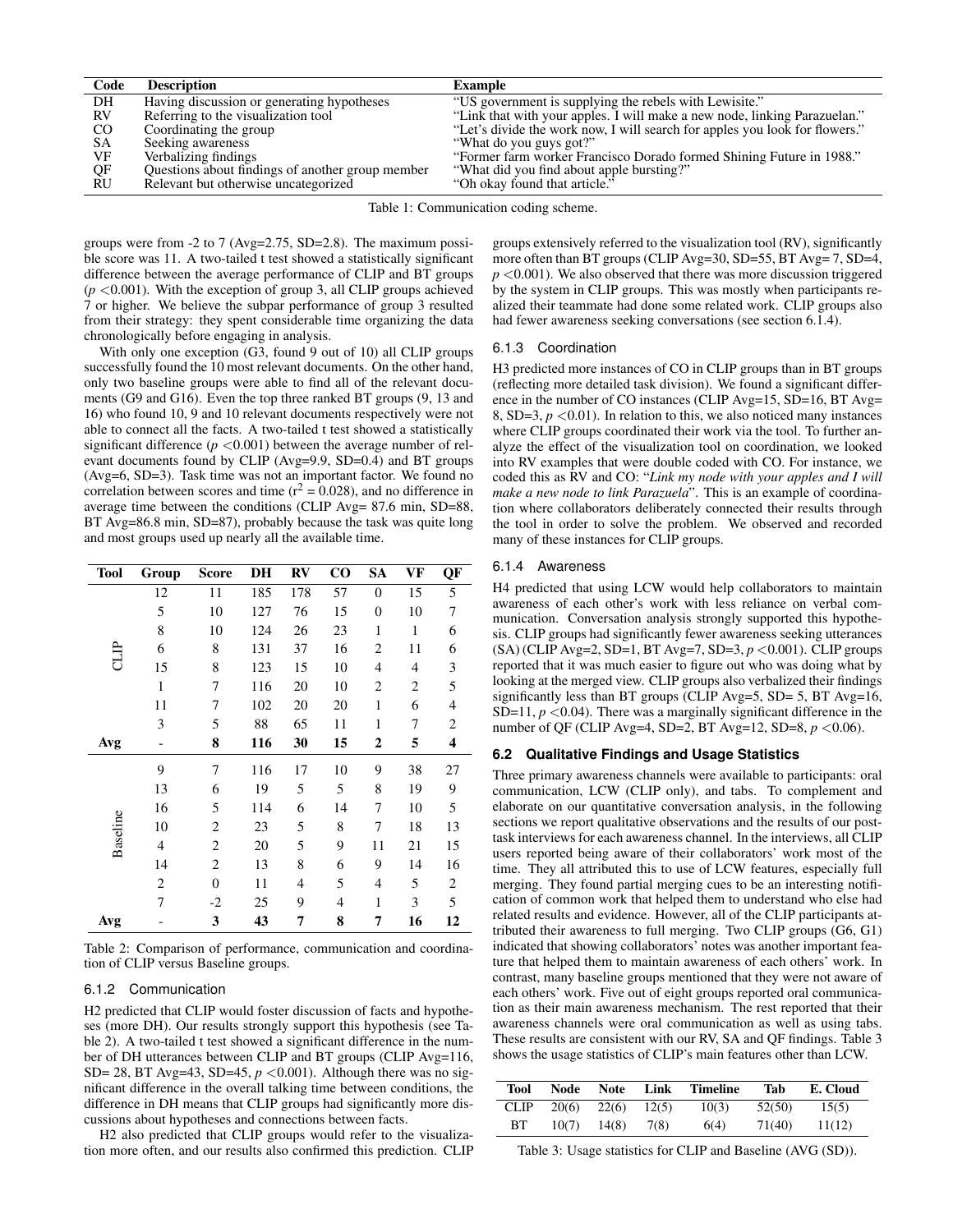<span id="page-7-0"></span>

Fig. 5: Collaboration model emphasizing the role of LCW in increasing awareness and discussion among team members. Awareness leads to better coordination of activities and formulation of new questions/hypotheses, which in turn initiate and direct new investigation.

#### 6.2.1 Oral Communication

CLIP groups' oral communication focused heavily on discussion of hypotheses, coordination and referring to the visualization. By contrast, for baseline groups, oral communication was the dominant awareness channel, and without it, participants were not aware of each others' activities most of the time. For instance, one member of group 10 asked, "*What are you guys doing, why you don't talk?*" and a member of group 4 stated, "*I felt I did not know what [Participant A] was doing [she was silent most of the time]*". A similar result was reported by Wallace et al. [\[39\]](#page-9-28), who did not provide any form of thinking or note space for participants in their study. We observed two key problems associated with communicating only through the verbal channel. Sometimes sharing out loud disturbed others. One baseline participant asked her teammate twice to be quiet. Her teammate was trying to share his findings frequently and make sure that they were all aware of each others' work, but she wanted to focus. Instead she decided to write comprehensive notes to share with the others. Another participant stated, "*I couldn't read my stuff when others were telling me what they read, it was grabbing my focus*". The second problem with verbal sharing was that if the information was not recorded, it could be easily forgotten. Although speech was the fastest way to get updated about others' work, there were a few instances where key facts were shared verbally, but later on, the group did not report those key facts in their debriefing (and thus received a lower score than they might have). We noticed this in particular for two CLIP groups (G1 and G6); session logs showed that those key facts were never entered into CLIP.

#### 6.2.2 LCW (CLIP only)

Participants reported merging individual work (all CLIP groups, 22 group members), LCW (6 out of 8 groups), and LCW of notes (6 out of 8 groups) as the three most useful features of the system. CLIP participants made extensive use of the LCW features, especially the ability to merge everyone's node-link graphs together. This could cut some unnecessary communication, reduce redundancy, and let team members focus on the task better. According to one CLIP participant, "*[Merging] made it faster because we knew what everyone was looking at. We could go on the same direction or do something else...it helped us to collaborate more closely, when you're not paying attention that much, especially I said, 'Hey, what about this?' and someone else is like, 'We've already done this,' and you can just look at their graph. And I can connect my stuff to theirs*".

Looking at the most successful groups (12, 5 and 8, all using CLIP), we observed that the strategies they had in common were a clear work division and extensive use of CLIP's LCW features, suggesting that these were good predictors of success. Even though these groups had different leadership styles, they constantly divided the workload. According to the system log, these groups also made intense use of CLIP's features to coordinate their activities. They systematically merged their partners' work into their own view to link their work together. Participants reported that the merged view helped them find important results in others' work. It also inspired confidence and helped them identify relevant keywords. Participants said, "*I noticed that some of my most powerful points... he also had them. I could see the two colours on it. That gave me confidence,*" and, "*For common nodes, I was looking at the evidence. If they were different from mine,*

*I was checking them as well. Common items made me confident and helped me to keep going.*" CLIP groups became quite dependent on the shared node-link graph. For instance, in group 5, B was sharing her findings with A, and A said "*Put it down, create a node*". Later when B complained that the team ignored one of her findings ("*I found it before and I told you!*"), A explained why it had gone unnoticed, "*Because you did not connect it to my node, so I did not look at it!*".

We were curious to see how participants in CLIP groups would choose to use merging. Would they leave the default setting (partial merging) to keep their workspace uncluttered and avoid the disruption of constant updates from other participants' changes? Or would they choose to see everything? Answer: the latter. Most participants chose to set merging on from the beginning and kept it visible until the end.

It was interesting that participants reported that oral communication was disruptive, but CLIP updating the shared view was not. Instead, participants reported merging to be useful for collaboratively exploring the task, sharing important evidence, exchanging documents, and reducing redundant work. During the interview participants emphasized that merging was one of the most useful features of CLIP.

Five groups (eleven participants) in the baseline condition actually requested a merging feature that would put everyone's information in one view. For example, participants stated, "*I was not able to make a link to someone else's work, so I could not make a connection*," and "*It is hard to remember what the others have registered by checking the tabs, so we would like to be able to draw links between nodes created by different people. It is also good to avoid redundancy*." Only one participant reported a potential negative side of merging, stating, "*It was interesting, but it was a double-edged sword. It could help me or push me [in a] correct or incorrect direction*."

## 6.2.3 Tabs and Notes

In addition to oral communication, most baseline groups also relied heavily on tabs for awareness. Some groups, however, used tabs only to quickly check what the others were working on; for example, "*I only looked at their tabs when I was trying to find something that they have read. I just wanted to refer to their work but not for everything*". Interestingly, tabs usage in CLIP was not much lower than BT (see Table 3), even though they also used the merging feature. One CLIP participant explained that she used tabs to see how other group members arranged their nodes (because CLIP's merge feature recomputed the layout for each individual to maintain their mental map).

Notes were valued in both CLIP and BT. Collaborators' notes were accessible via tabs in both tools, and via merging in CLIP. Participants stated that notes provided an overview, enabled them to remember why they had created graph nodes, and allowed them to copy important information from the documents. Several people reported that notes helped them to identify interesting information belonging to others. Participants in group 12 stated, "*[C:] The notes on the side. I got most info from them, to be honest. I would read the notes and go 'Wow, that's cool!' [B:] Yeah, other people were highlighting things that you should read.*" Similarly, another participant said, "*When someone didn't write a good note, I didn't look at what they were doing*".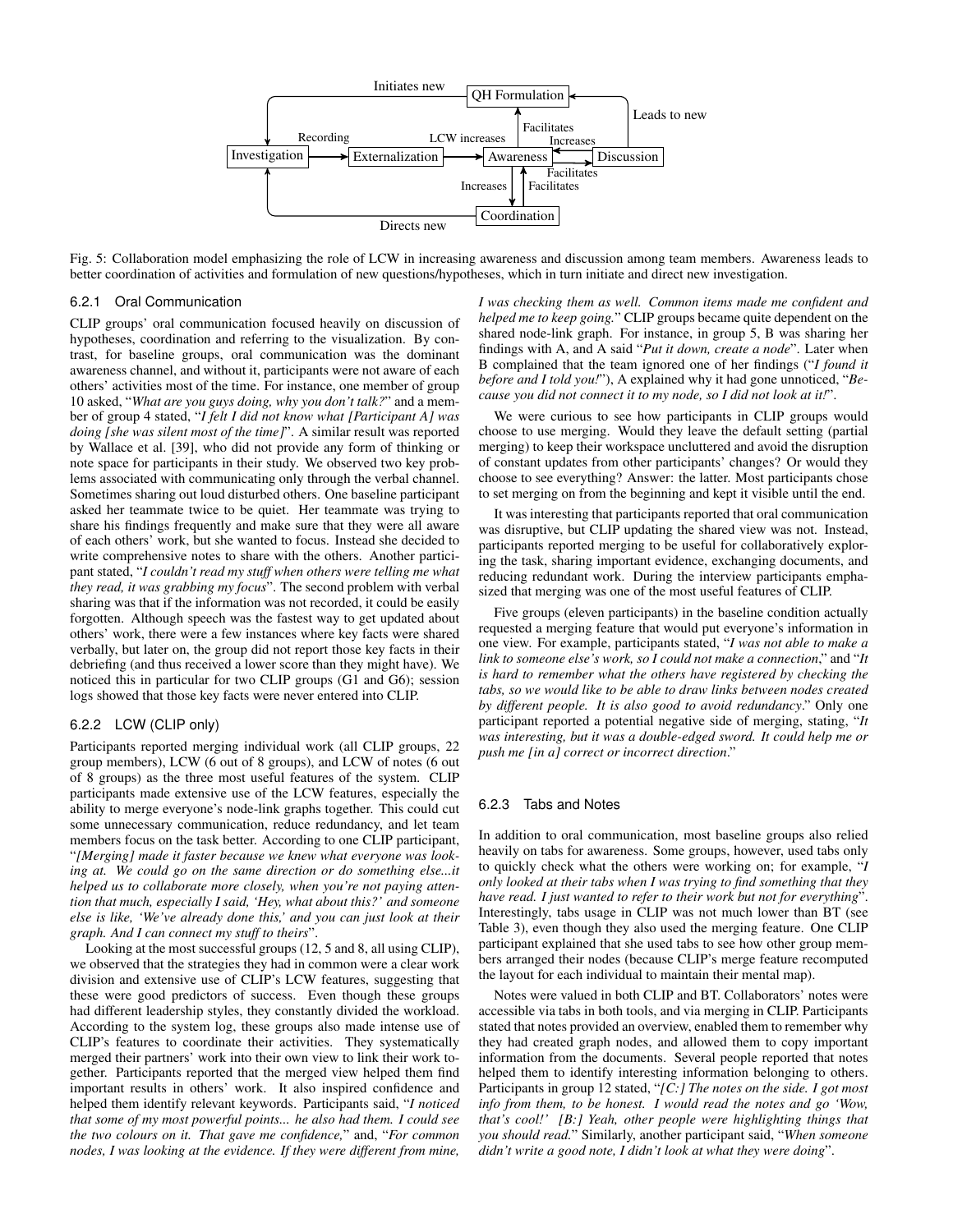## **7 DISCUSSION AND FUTURE WORK**

LCW clearly supported groups in this collaborative sensemaking task. CLIP groups achieved significantly better scores (H1), coordinated and communicated more effectively (H2 and H3), and relied on LCW to maintain awareness of each others' work (H4). CLIP groups had significantly more discussion about hypotheses and evidence (DH) and were able to focus their oral communication on discussing the case and coordination activities rather than using oral communication as the main awareness channel. This research extends earlier work on LCW, by establishing its value in the sensemaking loop of collaborative analysis, not just the information foraging loop, and demonstrating how it can be applied to externalizations. CLIP also illustrates how the LCW concept can be employed within a collaborative thinking space.

To better explain the effects of using CLIP on teams' collaboration, we derived a collaboration model for CLIP groups based on our results (see Figure [5\)](#page-7-0). Similar to the model in [\[12\]](#page-9-5), our model shows how awareness plays a critical role that enhances communication and coordination activities. From Figure [5,](#page-7-0) we can see that recording externalizations and automatically sharing them via LCW increased awareness. Increased awareness in turn enabled groups to coordinate their work at a deeper level. Being able to see others' results triggered discussion and this assisted teams to better formulate their new questions and hypotheses (QH Formulation). There are mutual effects between awareness, coordination and discussion; i.e., each one will influence the other. QH Formulation and coordination of activities initiate and direct new investigation. With BT, LCW was missing. In our model in Figure [5,](#page-7-0) this means that the link between Externalization and Awareness was effectively broken. Collaborators still maintained some awareness through oral communication, but this mechanism was less effective. Reduced awareness in turn had detrimental effects on the teams' coordination, discussion, and investigative activities.

While CLIP provided an effective thinking space for the intelligence analysis task in our study, additional work would be needed to extend it for more general use. To begin with, CLIP aims to support the sensemaking loop, and therefore provides no explicit support for information foraging. Combining CLIP with a complementary tool like Cambiera [\[21\]](#page-9-9) may be an effective way to support both phases, which may be especially crucial when dealing with a larger document set. Awareness cues related to information foraging could present collaborators' current activities (e.g., revealing that a collaborator is reading a document or entering a search query). Another limitation of CLIP is that it does not automatically identify entities or relationships between documents; we used Jigsaw to extract this information for the purpose of our study. We would like to integrate CLIP's thinking space and LCW features into a document analytics tool such as Jigsaw [\[37\]](#page-9-42) that automatically extracts entities and relationships.

Another way to extend CLIP, as suggested by one group, would be to add visual indications that distinguish past work from current changes (e.g. colour saturation to indicate node age). Although the dynamics of the node-link graph show the evolution of the team's findings, it is not clear at any given time which changes are the most current. Another interesting feature suggested by participants was to create a summary evidence file to help with publication of the results.

Scalability is another important issue. In CLIP, collapsing a node collapses all the branches that stem from the node, improving overall scalability and flexibility. To scale this design to large and complex problems, however, different visual representations might be needed. The visual structures (e.g., node-link graph) may not scale well even for individuals, and with multiple analysts, keeping track of collaborators' changes and updates to such a large representation may be impossible. We predict that the 'share-everything' strategy that was successful for CLIP groups in our study might break down at a larger scale. A variation of Branch-Explore-Merge [\[30\]](#page-9-30) might reduce the number of visual updates since they would only appear upon merging. For small thinking spaces, this may be a significant disadvantage since awareness notifications would be delayed. However, in large thinking spaces, providing awareness notifications in such chunks may cause less visual distraction and reduce the likelihood of small updates being missed. There are also other scalability issues in the current design. First, while the colour coding works well for small groups (our target), it should be reconsidered for larger groups. Also, for the specific task used in this study, decorating evidence around a node was enough. However, the design might need to change for larger datasets with more evidence items. One possible way to improve scalability could be to encode the quantity of evidence related to a node as the node size. Similarly, the size of notes could adapt to their length.

One interesting question that arises with visual thinking spaces is the potential that they may lead to *group-think*, a situation where the group fails to consider possible explanations because they too quickly follow one avenue of investigation. It is possible that sharing findings through LCW may discourage a healthy level of independent analysis. We do not have a good way to assess the level of group-think in our study, in part because avenues of independent thought are neither easy to categorize nor measure. One possible approach to avoid group-think could be to design tools that promote discussion of alternative hypotheses, perhaps by finding and highlighting disagreements in the findings. Research into causes of group-think and mechanisms to prevent it are an important area of future research. Nonetheless, the much stronger performance of CLIP groups in our study indicates that the awareness benefits of LCW outweigh costs such as group-think.

Future work should also examine the value of LCW in a field setting with professional analysts. Our participants were students because it is extremely difficult to find enough professional analysts for a lab experiment. We took care to recruit participants with some data analysis experience and chose a task that did not require domain-specific knowledge. Nonetheless, student behaviour will undoubtedly differ from that of experts. For example, professional analysts might have established coordination strategies and therefore be less reliant on tool support for coordination. We would also like to explore how LCW influences collaborative dynamics over a longer analysis period.

Another interesting future direction is to understand how CLIP could be used on a shared screen (e.g., a wall or tabletop). Finally, although we examined the value of LCW for collocated work, it might have even greater value for distributed or asynchronous scenarios. Maintaining awareness is generally more challenging in these situations because of the limited communication channels available to collaborators. LCW could play a critical awareness role in such situations, but this will need to be tested in future studies. It is quite possible that additional features will be needed (e.g., a more extensive note feature that enables threaded discussions) when verbal and / or non-verbal awareness communication channels are unavailable.

## **8 CONCLUSION**

CLIP demonstrates how the concept of linked common work can be employed within collaborative thinking spaces to support the sensemaking loop during collaborative analytics. CLIP provides an environment for analysts to record, organize, share and connect results. Moreover, CLIP extends earlier thinking spaces by integrating LCW features that reveal relationships between collaborators' externalizations to increase awareness among team members. Our user study compared CLIP to a baseline version without LCW features. Results demonstrated that LCW significantly improved analytic outcomes at a collaborative intelligence task. Groups using CLIP were able to communicate and coordinate more effectively. They were able to use oral communication primarily to discuss the task, generate hypotheses, and coordinate their activities at detailed level, rather than employing it for disruptive awareness notifications. Most importantly, LCW enabled collaborators to maintain awareness of each other's activities and findings and link those findings to their own work.

#### **9 ACKNOWLEDGEMENTS**

We thank Leandro Collares and Wanda Boyer for their assistance with data analysis, and the VisID group at UVic for their helpful suggestions. Thanks also to Rock Leung and our other colleagues at SAP for their feedback on system design and to Mark Whiting for sharing the dataset. This research was funded by SAP, NSERC, and GRAND.